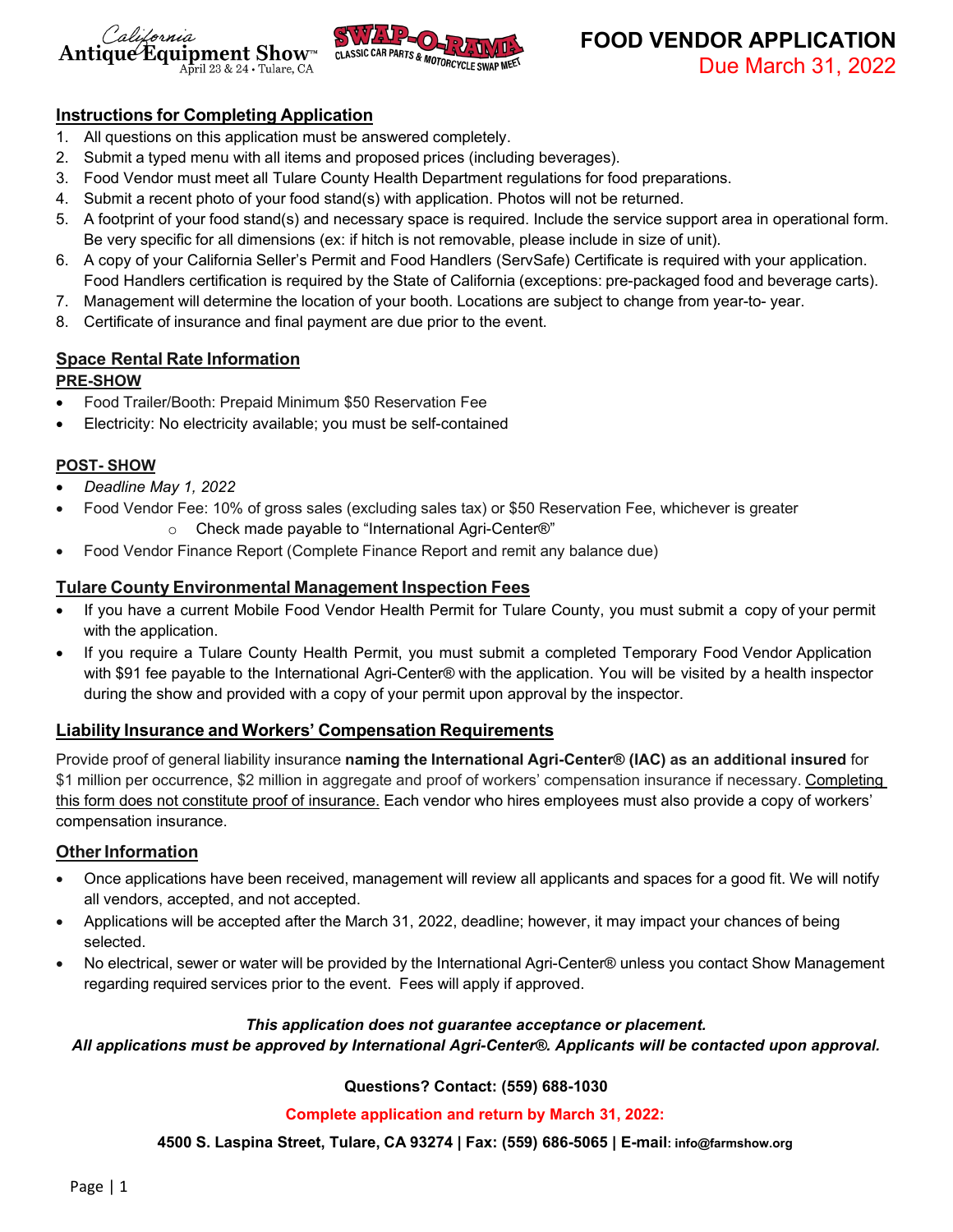



**FOOD VENDOR APPLICATION** Due March 31, 2022

**Complete form and return with photos, menu with pricing, and other applicable items.**

| <b>Company Name:</b> experience and the set of the set of the set of the set of the set of the set of the set of the set of the set of the set of the set of the set of the set of the set of the set of the set of the set of the             |                                                                                                                                                                                                                                |  |  |
|------------------------------------------------------------------------------------------------------------------------------------------------------------------------------------------------------------------------------------------------|--------------------------------------------------------------------------------------------------------------------------------------------------------------------------------------------------------------------------------|--|--|
|                                                                                                                                                                                                                                                |                                                                                                                                                                                                                                |  |  |
|                                                                                                                                                                                                                                                |                                                                                                                                                                                                                                |  |  |
|                                                                                                                                                                                                                                                |                                                                                                                                                                                                                                |  |  |
|                                                                                                                                                                                                                                                | Business Phone: New York Cell Phone: New York Cell Phone: New York Cell Phone:                                                                                                                                                 |  |  |
|                                                                                                                                                                                                                                                |                                                                                                                                                                                                                                |  |  |
| On-site Contact Name: Name: Name: Name of Second Second Second Second Second Second Second Second Second Second Second Second Second Second Second Second Second Second Second Second Second Second Second Second Second Secon                 | <b>Phone:</b>                                                                                                                                                                                                                  |  |  |
| Will you accept credit or debit cards as payment at your stand?                                                                                                                                                                                | No.<br>Yes\                                                                                                                                                                                                                    |  |  |
| Seller's Permit Status (Check appropriate box)<br>of California Board of Equalization Seller's Permit.<br>I hold a valid seller's permit. My number is: S<br>No sales of tangible personal property are being made or solicited at this event. | Sellers are responsible for all sales tax collection and maintaining all required licenses including a State<br>I am not required to hold a seller's permit because: Next and the seller than the seller summary of the seller |  |  |
| <b>Health Permit</b><br>permit. (Attach copy)<br>I will complete and attach the Temporary Food Event Vendor application with \$91 (payable to the<br>International Agri-Center®) to this application.                                          | I have a current Tulare County Health Department Temporary Food Vendor, Mobile Food Vendor or Catering                                                                                                                         |  |  |
| <b>Insurance</b><br>I have my own carrier (Certificate of insurance must list International Agri-Center® as an additional<br>insured.)<br>purchase upon approval.)                                                                             | I will purchase Rainprotection Insurance for \$84 (Fee subject to change. You will be provided with a link to                                                                                                                  |  |  |
| <b>Menu and Pricing</b><br>Please attach a typed menu with pricing (including beverages).                                                                                                                                                      |                                                                                                                                                                                                                                |  |  |
| <b>Trailer/Stand Dimensions</b>                                                                                                                                                                                                                |                                                                                                                                                                                                                                |  |  |
|                                                                                                                                                                                                                                                | If serving from a trailer, do you serve from the driver's side or passenger's side?                                                                                                                                            |  |  |
| <b>Electrical</b><br>approved by the International Agri Center®)                                                                                                                                                                               | I will provide my own electricity. (Generator must be placed in your space unless other arrangements are                                                                                                                       |  |  |
| <b>Certification of Applicant</b>                                                                                                                                                                                                              | I have read and understand the food vendor requirements and any additional information attached. I understand that                                                                                                             |  |  |

this form is an application for space only and is neither a commitment by the applicant, nor an offer by the International Agri-Center®. I certify all information contained in this application to be true and accurate to the best of my knowledge.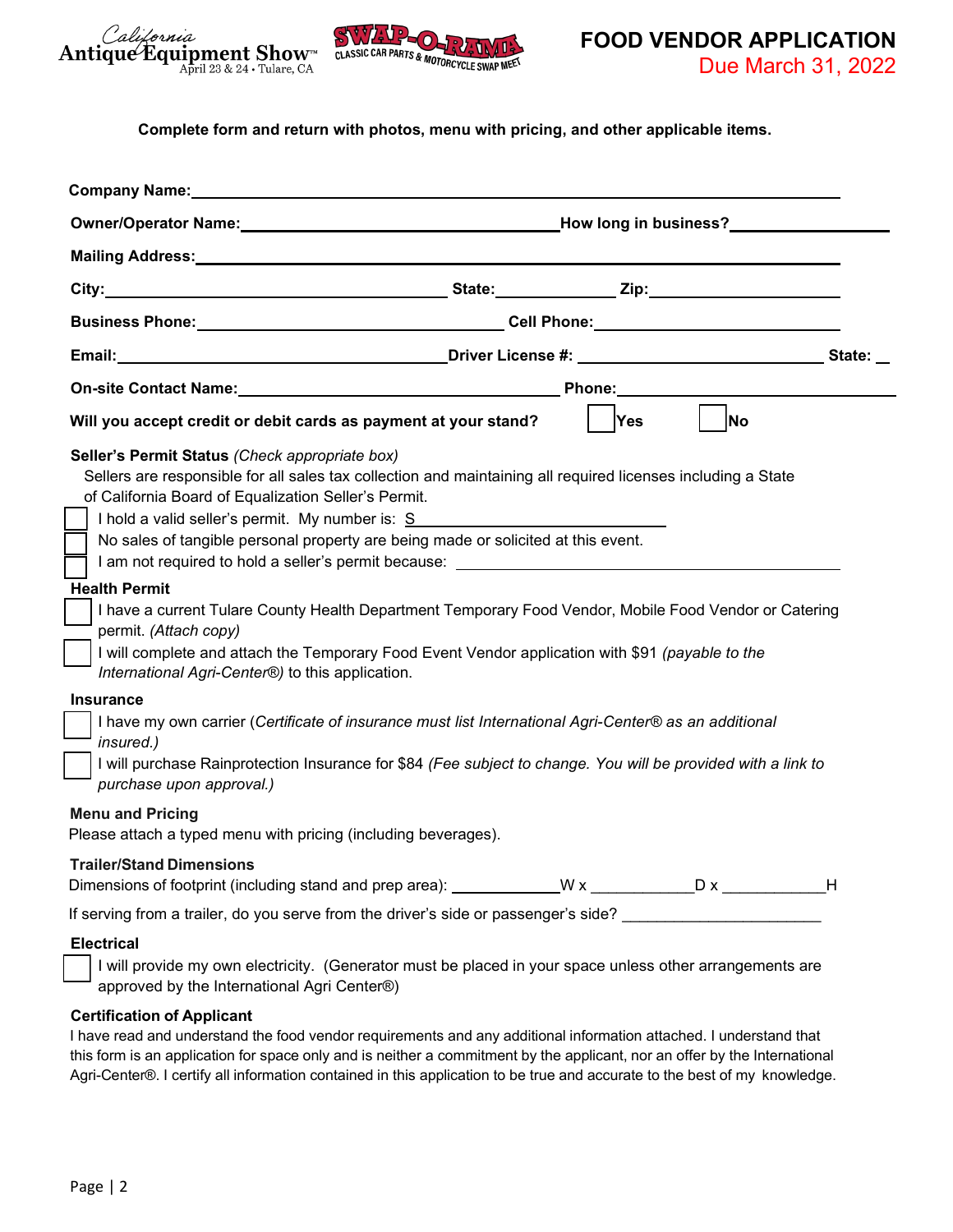



**FOOD VENDOR APPLICATION**

Due March 31, 2022

#### **I have attached payment for the following fees:**

| Space rental | + Health Permit | + Insurance | $=$ \$ |
|--------------|-----------------|-------------|--------|
|              |                 |             |        |
| Signature:   |                 | Date:       |        |
| Print Name:  |                 | Title:      |        |

This agreement with **and International Agri-Center®, Inc. (IAC)**, for food concessions for the dates of April 22-24, 2022, upon conditions, agreements and terms, as set forth herein.

## **IAC AGREES TO PROVIDE:**

- 1. Trash removal around food area.
- 2. Limited number of complimentary admission tickets and badges for workers to enter the show grounds for the purpose of working the food booth.
- 3. Seating areas around the grounds for dining.

# **FOOD VENDOR AGREES TO:**

- 1. Be open Friday, April 22 and Saturday, April 23, 2022, 7:00 a.m.-5:00 p.m.; optional: Sunday, April 24, 2022, 7:00 a.m.-Noon.
- 2. Provide menu of food and beverages being sold along with a price list to the International Agri-Center®.
- 3. Provide visible signage listing food and beverage items along with prices.
- 4. Provide, maintain, and operate mobile or temporary food booth and be responsible for all expenses associated with the food and food booth.
- 5. Comply with all health department regulations and obtain necessary city, county, and state permits.
- 6. Comply with all state and federal work safety laws and regulations and have a written and implemented safety program in place.
- 7. Have food stand adequately staffed, cleaned and in compliance with health standards.
- 8. Maintain and clean area of trash and debris. Trash bins will be provided in a central location.
- 9. Pay the \$50 Reservation Fee or 10% of gross sales whichever is greater (excluding sales tax) plus any necessary Health Department fees.
- 10. Conduct all business dealings within the space designated by your agreement, including signage, sampling, selling, any food preparation and any form of display.
- 11. Provide IAC with proof of commercial general liability insurance coverage in the minimum amounts of \$1,000,000 per occurrence and \$2,000,000 annual aggregate. Such insurance must designate IAC, and its officers, directors, agents and employees, as additional insureds, and such designation must be shown on the proof of insurance provided to IAC. The proof of insurance must show that the subject policy begins prior to the show date and shall remain in place until after the show. The proof of insurance must also indicate that, should the policy be cancelled prior to its stated expiration date, notice must be provided to IAC in accordance with the policy provisions, but in any case, no less than fifteen (15) days prior to the effective date of cancellation. Food vendor must provide IAC with the required proof of insurance prior to accessing the show grounds. Failure to provide such proof of insurance by such deadline may result, at IAC's sole and absolute discretion, in food vendor losing the ability to conduct business at the California Antique Equipment Show and will result in the imposition of the cancellation fee described herein. If food vendor's policy is cancelled or terminates prior to the California Antique Equipment Show, food vendor must provide IAC with satisfactory proof of new or continued insurance within fifteen (15) days of such cancellation or termination. Failure to provide such proof of new or renewed insurance in a timely manner may, at the sole and absolute discretion of IAC, result in the loss of food vendor's ability to work at the California Antique Equipment Show and in the imposition of the cancellation fee. IAC does not provide any form of insurance to cover food vendor activities at the California Antique Equipment Show and assumes no liability or responsibility for loss or damage to food vendor due to fire, theft, breakage, vandalism, or any other reason. IAC recommends that food vendor maintain its own insurance to cover any such potential loss or damage. Food vendor shall maintain any required workers' compensation insurance for its employees at the California Antique Equipment Show.

#### *Any advertising on behalf of a third party or "sponsor" of your organization is strictly prohibited.*

Failure to comply with any of the above requirements may result in immediate termination of the right and privilege to do business with the International Agri-Center® and CAES.